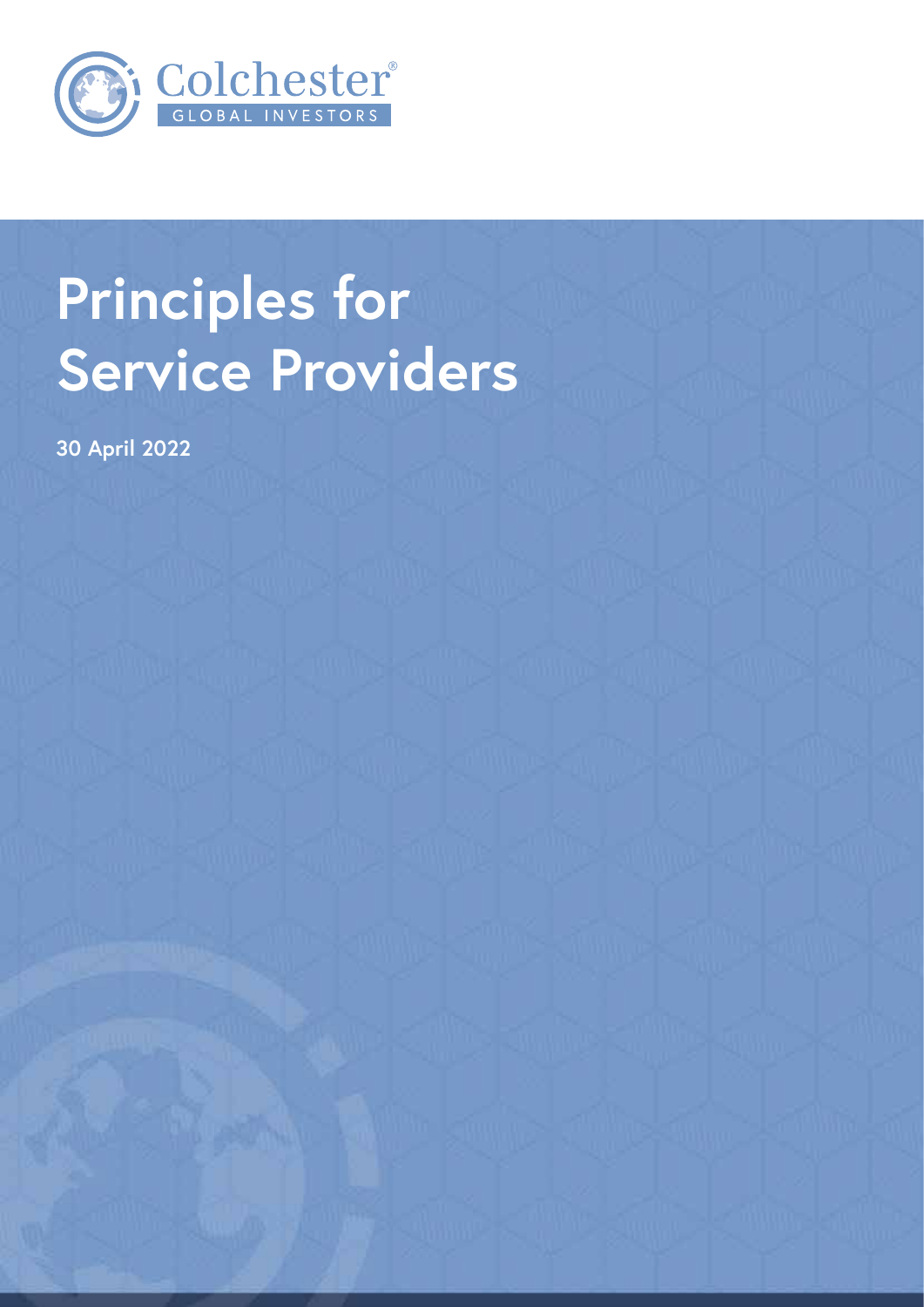

## **Introduction**

The principles set out herein (the "**Principles**") are intended to enable Colchester Global Investors Limited and its wholly owned subsidiaries ("**Colchester**") to uphold its core values through its service provider relationships. The latest version of the Principles is available on Colchester's website at www.colchesterglobal.com. Service Providers (as defined below) will be required to acknowledge and agree to comply with Principles at the time of engagement and at such other times as communicated by Colchester from time to time. Service Providers will also be deemed to acknowledge and agree to comply with the Principles every time they provide services to Colchester.

## **Application**

Colchester expects all service providers providing services to Colchester ("**Service Providers**") to do the following:

- Comply with all applicable laws relating to anti-slavery and human trafficking, human rights, environment, work health and safety, and anti-bribery laws, and take necessary steps to address and remediate any breaches.
- Maintain policies and procedures to address the requirements of the abovementioned laws and regulations.
- Notify Colchester of any modern slavery and/or human trafficking incidents occurring in its business or its own supply chains by sending a report to: **modernslaveryprinciples@colchesterglobal.com**.
- Be able to demonstrate compliance with the minimum requirements of the Principles on request.
- Communicate the Principles to their employees and sub-contractors.

## **Principles for Service Providers**

#### **1. Business Conduct and Ethics**

Colchester expects the highest standards of ethics and integrity from its employees and expects its Service Providers to conduct business on the same basis.

#### **2. Bribery and Corruption**

Service Providers must comply with all applicable anti-bribery and corruption laws and maintain procedures to report red flags and prevent persons associated with the Service Provider from engaging in bribery or corruption.

#### **3. Conflicts of Interest**

Service Providers are expected to identify, prevent or appropriately manage any actual or potential conflicts of interests arising that may have an adverse effect on the interests of Colchester or its clients.

#### **4. Whistle-Blowing**

Service Providers are expected to have whistle-blowing procedures in place which outline circumstances under which a person may raise genuine concerns in relation to improper conduct, the avenues for doing so, the protections that are available to those who report improper conduct.